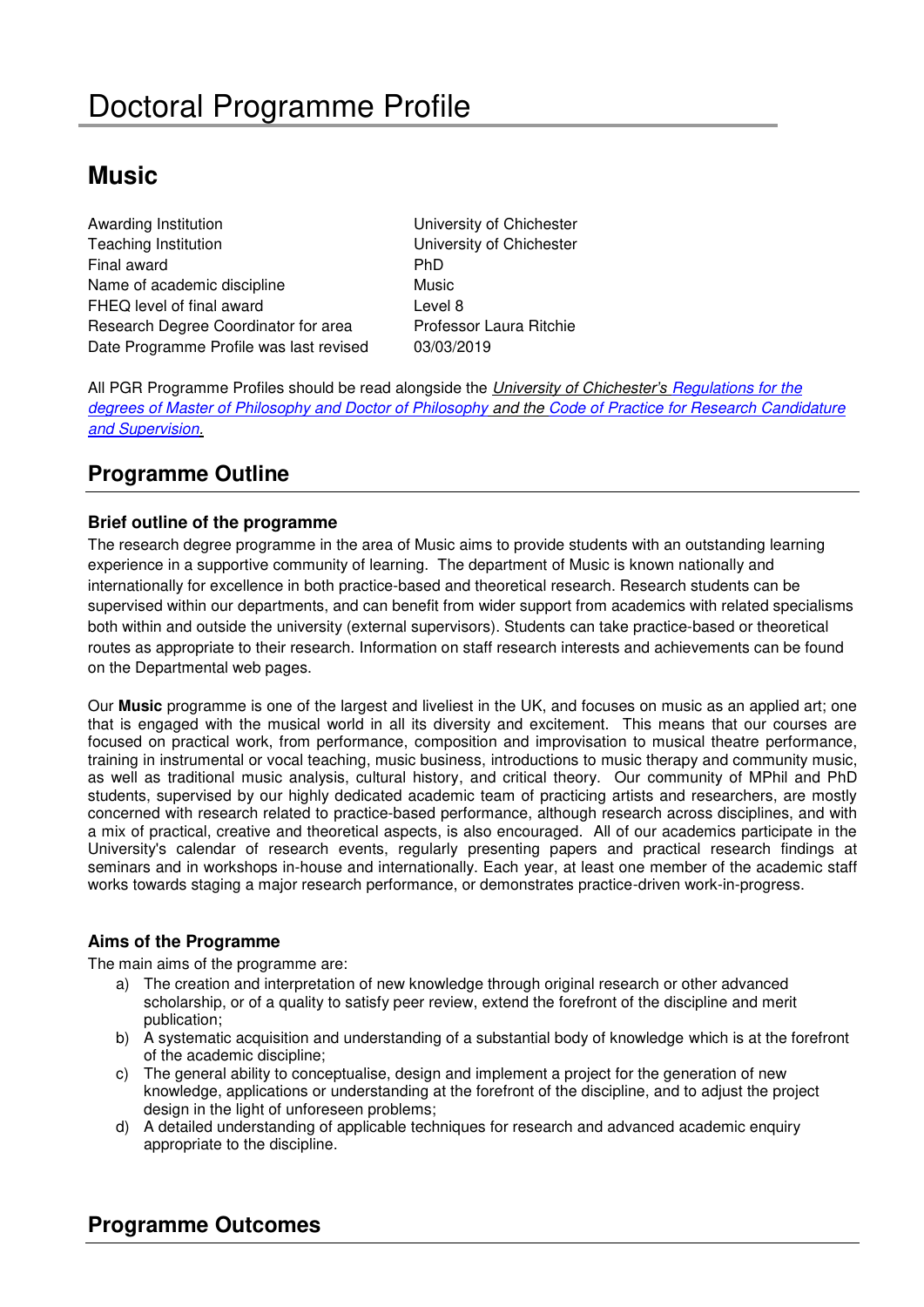#### **Knowledge and Understanding**

Having successfully completed this programme you will:

- Have demonstrated a systematic understanding of a field of study and mastery of the skills and methods of research associated with that field;
- Have demonstrated the ability to conceive, design, implement and adapt a substantial process of research with scholarly integrity;
- Have made a contribution through original research that extends the frontier of knowledge by developing a substantial body of work, some of which merits national or international refereed publication;
- Are capable of critical analysis, evaluation and synthesis of new and complex ideas;
- Can communicate with your peers, the larger scholarly community and with society in general about your areas of expertise;
- Can be expected to be able to promote, within academic and professional contexts, technological, social or cultural advancement in a knowledge-based society.

#### **Learning and Teaching Methods**

The PhD programme is delivered through a supervised research project. Each student will have a supervisory team of at least two appropriately qualified academic staff, one of whom will be the Director of Studies. A description of the responsibilities of the supervisory team can be found in the [Code of Practice.](http://d3mcbia3evjswv.cloudfront.net/files/Academic%20Board%2017%20Code%20of%20Practice%20for%20Research%20Candidature.pdf?3y1HrtDLYQ0M8uLsL.65i1fF_yx9snAE)

#### **Assessment methods**

The award of MPhil or PhD is assessed through submission of a written thesis or equivalent for practice-based disciplines and an oral examination with a panel of examiners (*viva voce*). The viva is compulsory for both PhD and MPhil.

#### **Subject Specific Intellectual and Research Skills**

The majority of subject specific intellectual and research skills are gained through the process of doing research within the context of supervisory meetings and support. On occasion it may be helpful for a student to undertake specific research skills training such as that taught as part of Masters programmes or as part of the postgraduate research training programmes coordinated by the Research Office and by the relevant Departments.

### **Professional Development and Transferable Skills**

Those completing their doctoral programme will have the qualities and transferable skills necessary for employment requiring the exercise of personal responsibility and largely autonomous initiative in complex and unpredictable situations, in professional or equivalent environments.

Research students have access to the University's Staff Development Programme as well as a range of other formal and informal training activities coordinated at the department, area or University level.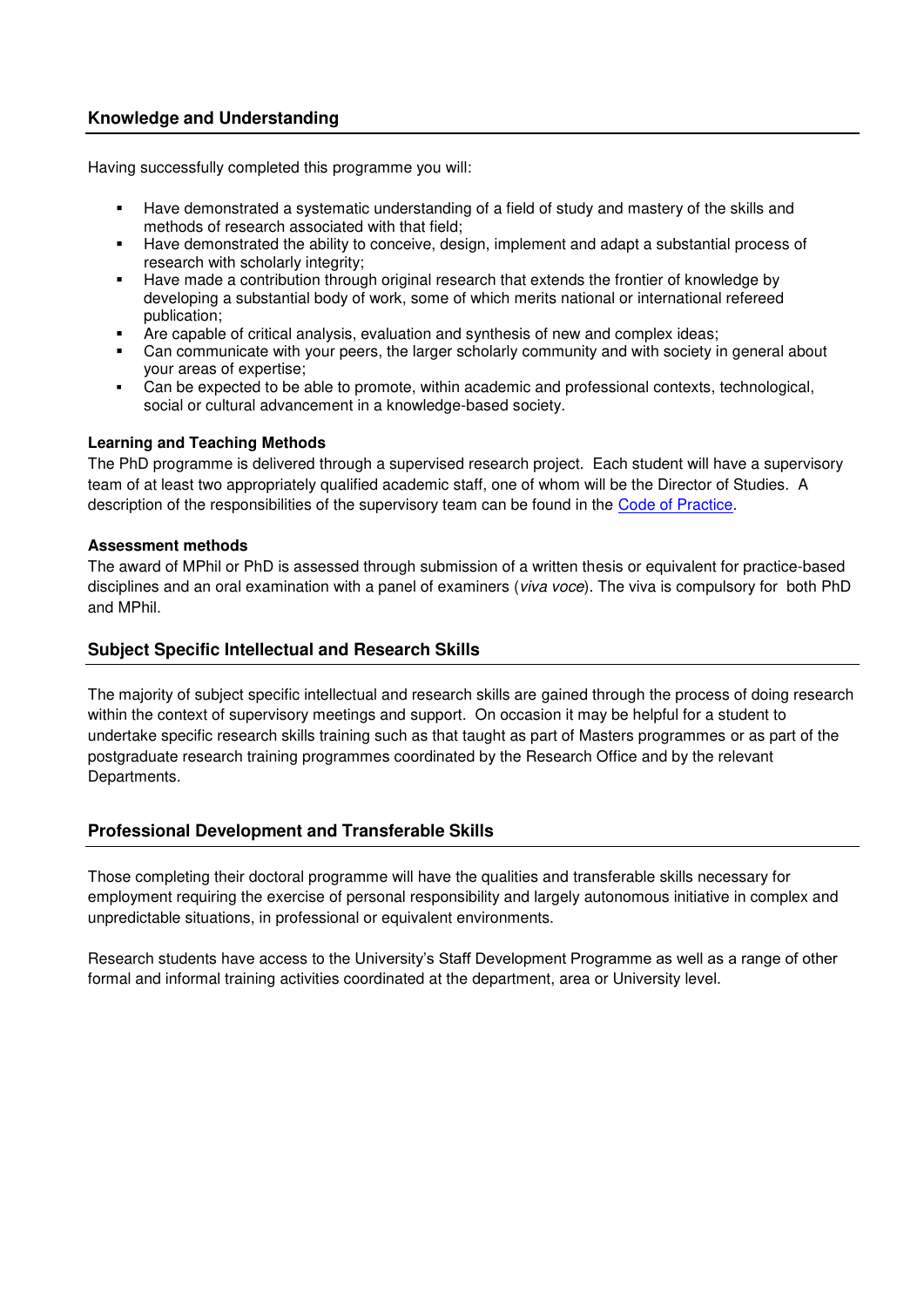## **Programme Structure**

## **Admissions**

MPhil/PhD students can register either at the start of October or the start of February. Admission requirements are described in the [Code of Practice](https://www.chi.ac.uk/about-us/policies-and-statements/academic-and-student-support) (in particular see clauses 11 to 25).

## **Candidature**

Maximum candidature is 48 months in Full Time registration, 84 months in Part Time Registration.

## **Progression Requirements**

The programme follows the University's [Higher Degree Regulations](hhttps://www.chi.ac.uk/about-us/policies-and-statements/academic-and-student-support) as set out on the University website.

During the programme there are a number of academic milestones that the student will need to complete. These include:

- Confirmation of research project (2000 word proposal and completed Form 1) after three months (full time) and six months (part-time)
- **Satisfactory Annual Progress reports**
- Upgrade from MPhil to PhD programmes (only for PhD programmes).

## **Support for student learning**

There are facilities and services to support your learning. Some of these are accessible to students across the University and some of these will be geared towards students in your particular Faculty or discipline.

The University provides:

- Library resources, including e-books, on-line journals and databases, together with assistance from Library staff to enable you to make the best use of these resources
- High-speed access to online electronic learning resources from dedicated PC Workstations onsite and from your own devices; laptops, smartphones and tablet PCs via the Eduroam wireless network. A wide range of application software is available from the PCs in each LRC.
- Accounts that connect you to a number of learning technologies including the Moodle virtual learning environment (which facilitates online learning and access to specific learning resources)
- Standard ICT tools such as Email, secure filestore and calendars.
- Access to key information through the University's intranet.
- IT support through a comprehensive website, telephone and online support and a dedicated helpdesk at the SIZ at each of the LRCs.
- Enabling Services offering assessment, guidance and facilities (including specialist IT support) if you have a disability, dyslexia, mental health issue or specific learning difficulties
- Student Support Services to assist you with a range of general enquiries including financial matters, accommodation, exams, graduation, student visas, ID cards (studentadviser@chi.ac.uk )
- Careers support, advising on job search, applications, interviews, paid work, volunteering and internship opportunities and getting the most out of your extra-curricular activities alongside your degree programme when writing your CV
- A range of personal support services : mentoring, counselling, residence support service, chaplaincy, health service
- Assistance in the development of English language and study skills for non-native speakers.
- A Research Office which coordinates a programme of professional development and skills training [\(pgrsupport@chi.ac.uk\)](mailto:pgrsupport@chi.ac.uk)
- An appropriate research environment, as set out in the [Code of Practice](hhttps://www.chi.ac.uk/about-us/policies-and-statements/academic-and-student-support)

The Students' Union provides:

- An academic student representation system, consisting of elected Student Voices in every department, Academic Representatives for both campus', and the SU President and Vice President. UCSU provides training and support for those who represent students' views to the University.
- Extracurricular activities and volunteering opportunities